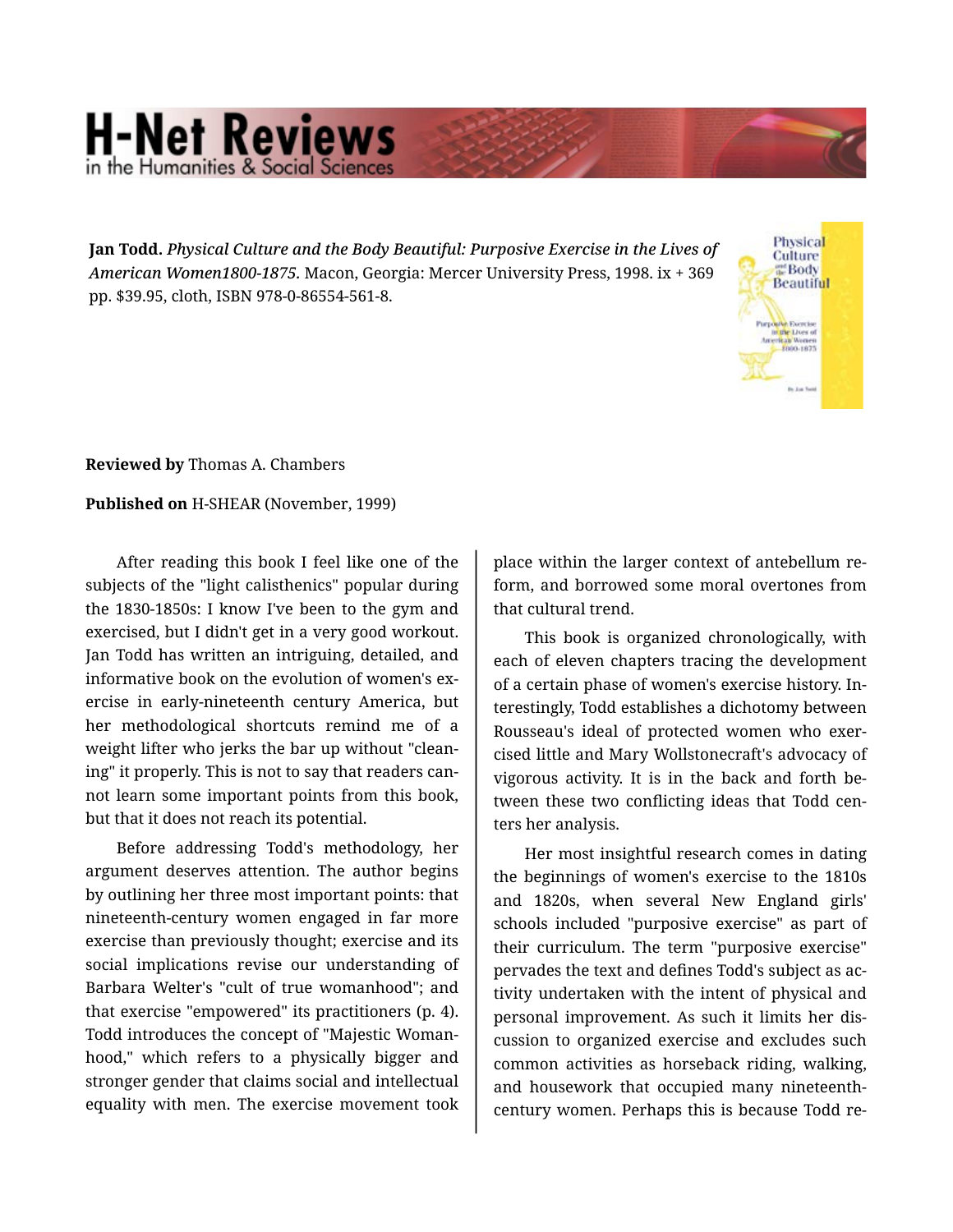*H-Net Reviews*

lies so heavily on published exercise manuals and institutional histories.

Still, Todd musters her evidence to demon‐ strate the change in women's exercise from rela‐ tively active gymnastics in the first three decades of the century to almost passive calisthenics in the middle decades. Her discussion of Catharine Beecher as the leader of this transition is particularly useful. Strikingly, Todd refers to Beecher's role as the equivalent "of the late-twentieth-centu‐ ry advertising executive," that of a promoter (p 157). Turning conventional wisdom on its head, the author persuasively argues that Beecher was not the inventor of female exercise, but popular‐ ized others' ideas and promoted women's exercise in general.

Beecher was conservative in her approach, favoring gentle activity for women in a socially acceptable framework. Although Todd faults Beecher's limited goals, she correctly suggests that Beecher's efforts opened the world of exercise to women who might have otherwise never participated. It was left to another group of exercise pio‐ neers, who believed in the phrenological principle that bigger bodies and bigger brains (achieved through vigorous exercise) led to smarter people, to bring exercise to the masses. A detailed analy‐ sis of Dioclesian Lewis, a physician, exercise en‐ trepreneur and moral reformer, discusses the me‐ chanics of this popularization. In a final chapter Todd uses the letters of one woman, Lizzie Morley, to illustrate women's reactions to their new regi‐ mens. It is here that Todd makes her most signifi‐ cant point: "purposive training was important to [women's] struggle for identity and equality" (p. 290).

Persuasive and compelling as that last chap‐ ter may be, it only highlights the book's method‐ ological limitations. Throughout Todd relies on published exercise tracts, journals, and gymnas‐ tics textbooks. Her use of manuscript sources is limited, although she tells readers that she looked in vain for such information. The problem here is

not simply lack of sources (with which I sympa‐ thize), but an unconvincing presentation. Without evidence (besides Morley and a very few others) of women's responses to exercise, the claims made in promotional literature are questionable. More discussion of reader response might reveal whether these effusive assertions were met in reality. Todd needs to analyze her sources more skeptically to be fully persuasive. The fact that all of her sources come from the Northeast or Europe further limits her interpretation.

My other methodological complaint rests with the paucity of historiographical context in this book. Rarely does the author explain the signifi‐ cance of her findings in terms of the larger schol‐ arship. To offer one example, we learn that Dio Lewis, whose story occupies three chapters, was born in 1823 in Auburn, New York, but Todd fails to discuss the influence the religious revivals and reform movements in the "Burned Over District" might have had on this important exercise pio‐ neer. Indeed, since Todd asserts that Lewis was radical in his calls for equality through exercise, this omission is glaring. Overall, we get little sense of how this book fits into the historiography of re‐ form, or even health reform movements, which may be its largest contribution.

I should say that despite my criticisms, I liked this book very much. It ventures into new ground and reassesses our understanding of gender and exercise. Some of the anecdotes and illustrations are outstanding fodder for lectures. Still, it has its flaws. Todd is a professor of kinesiology and health education, fields where my critique may not be as appropriate. My hunch is that this work will be well regarded in that area, as it should be. But as a historical work, it offers us a detailed por‐ trait of elite, Northeastern women's exercise in the nineteenth century. Additional work is needed to explain the larger importance of the excellent information Todd has presented.

Copyright (c) 1999 by H-Net, all rights re‐ served. This work may be copied for non-profit